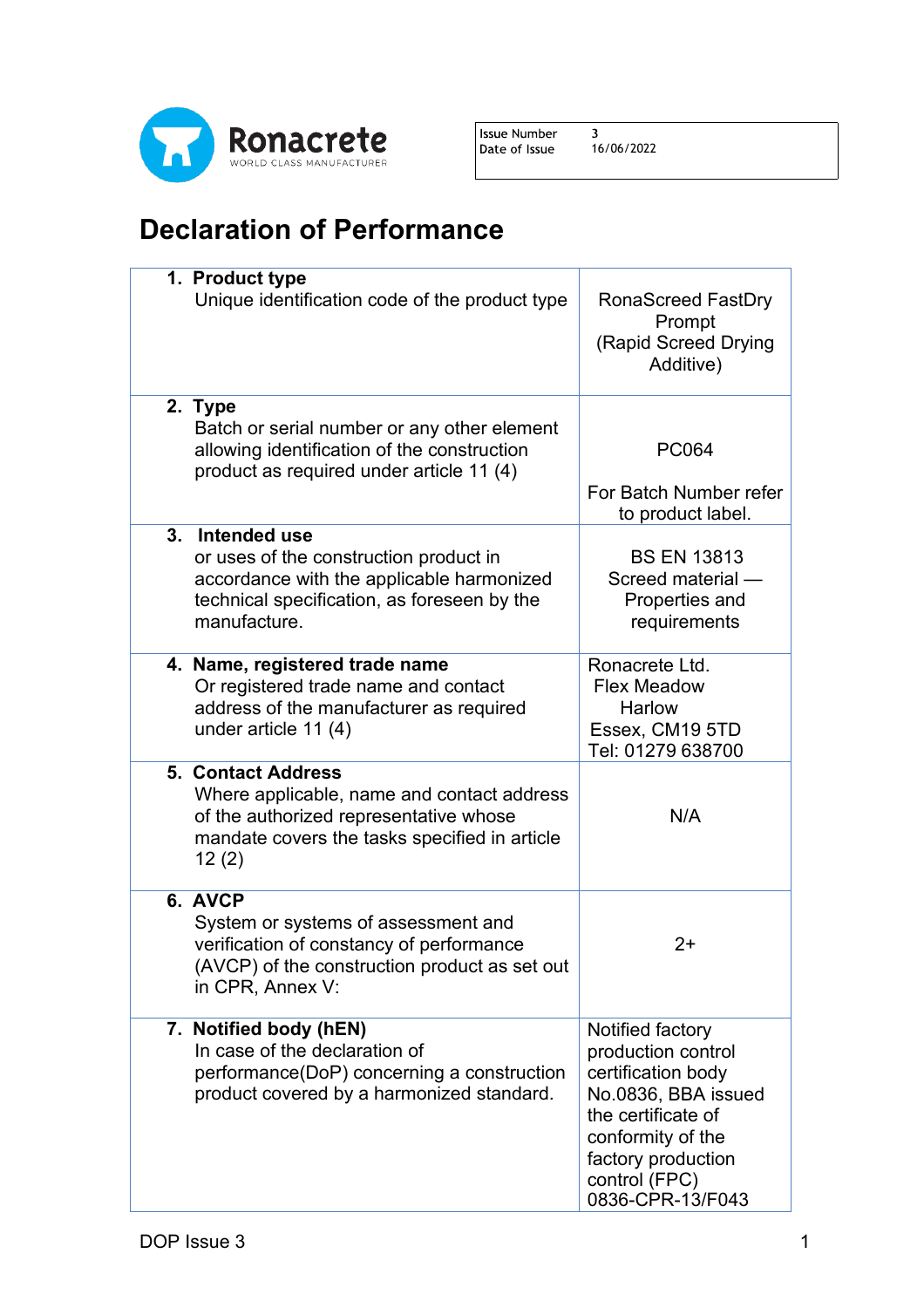

## **Declaration of Performance**

| 8. Notified body (ETA)<br>In case of the declaration of<br>performance concerning a<br>construction product for which<br>a European Technical | Not relevant (see note 7) |
|-----------------------------------------------------------------------------------------------------------------------------------------------|---------------------------|
| Assessment (ETA) has been<br>issued.                                                                                                          |                           |

9. Declared performance

| <b>Essential</b><br>characteristic | <b>Performance</b> | <b>Test Standard</b> | <b>Harmonised</b><br>technical<br>specification |
|------------------------------------|--------------------|----------------------|-------------------------------------------------|
| Compressive<br>Strength            | $\geq$ C 40        | Declare value        | <b>BS EN 13813</b>                              |
| <b>Flexural Strength</b>           | $\geq 7$           | Declare value        | <b>BS EN 13813</b>                              |
| <b>Wear Resistance BCA</b>         | AR <sub>2</sub>    | Declare Value        | <b>BS EN 13813</b>                              |